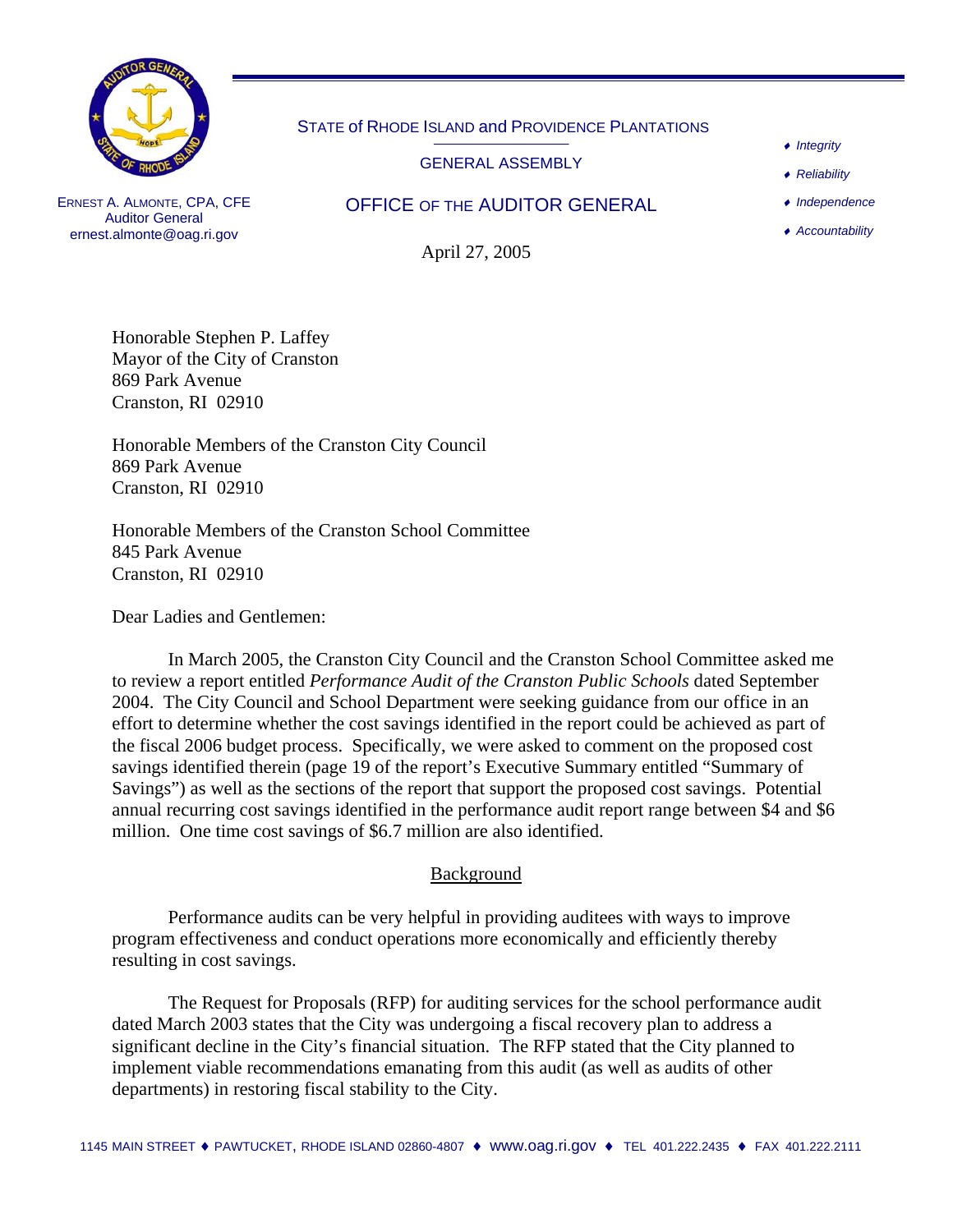Honorable Stephen P. Laffey Honorable Members of the Cranston City Council Honorable Members of the Cranston School Committee April 27, 2005 Page 2

The scope of service, as described in the RFP, was to conduct a comprehensive performance audit of the school department for a two year period ended December 31, 2002 with the overall objective of identifying cost saving measures while adhering to state and federal laws and regulations. The contract awarded in November 2003 changed the audit period to the two years ended June 30, 2004. The performance audit report was issued in September 2004.

The audit report also states that the study was initiated under the Carulo statute, Section 16-2-21.4 of the Rhode Island General Laws. That law provides that when a school committee brings an action in the superior court for a municipality to increase its appropriation to the school department, the chief executive officer of the municipality shall cause to have a financial and program audit of the school department conducted.

#### **Objectives**

Our goal was to provide relevant guidance to those individuals responsible for attempting to use the performance audit report to enhance the efficiency or effectiveness of the Cranston Public Schools. Our goal was not to evaluate the quality of the report or the auditing firm's adherence to applicable professional standards. We requested, but were denied, access to the auditors and their working papers. Further, because we did not perform an audit and did not have the opportunity to consult with the auditors or review the auditing firm's working papers, we are not in a position to specifically endorse or reject any of the cost savings identified in the performance audit of the Cranston Public Schools. Our office did not conduct an audit of the Cranston Public Schools nor did we provide recommendations for additional or alternative cost savings measures as these steps were beyond the scope of this review.

We reviewed the recommended cost saving measures that had the highest dollar values and the information contained in the report supporting how the cost savings were calculated. As a result, we reviewed the auditor's analysis relating to approximately 90% of the total projected savings in the audit. In addition, we consulted with various professionals possessing expertise in the areas we selected for review.

#### Conclusions

Caution must always be exercised to ensure the data used in an analysis is appropriate, relevant, and comparable. The same data can be used in varying ways to support different, and at times, contradictory conclusions. Our limited review and discussions with professionals working in the Rhode Island education and transportation fields suggest that some of the data used to support conclusions regarding potential costs savings should be reexamined to ensure that the data is an appropriate benchmark or valid for comparing Cranston's relative education costs. For example: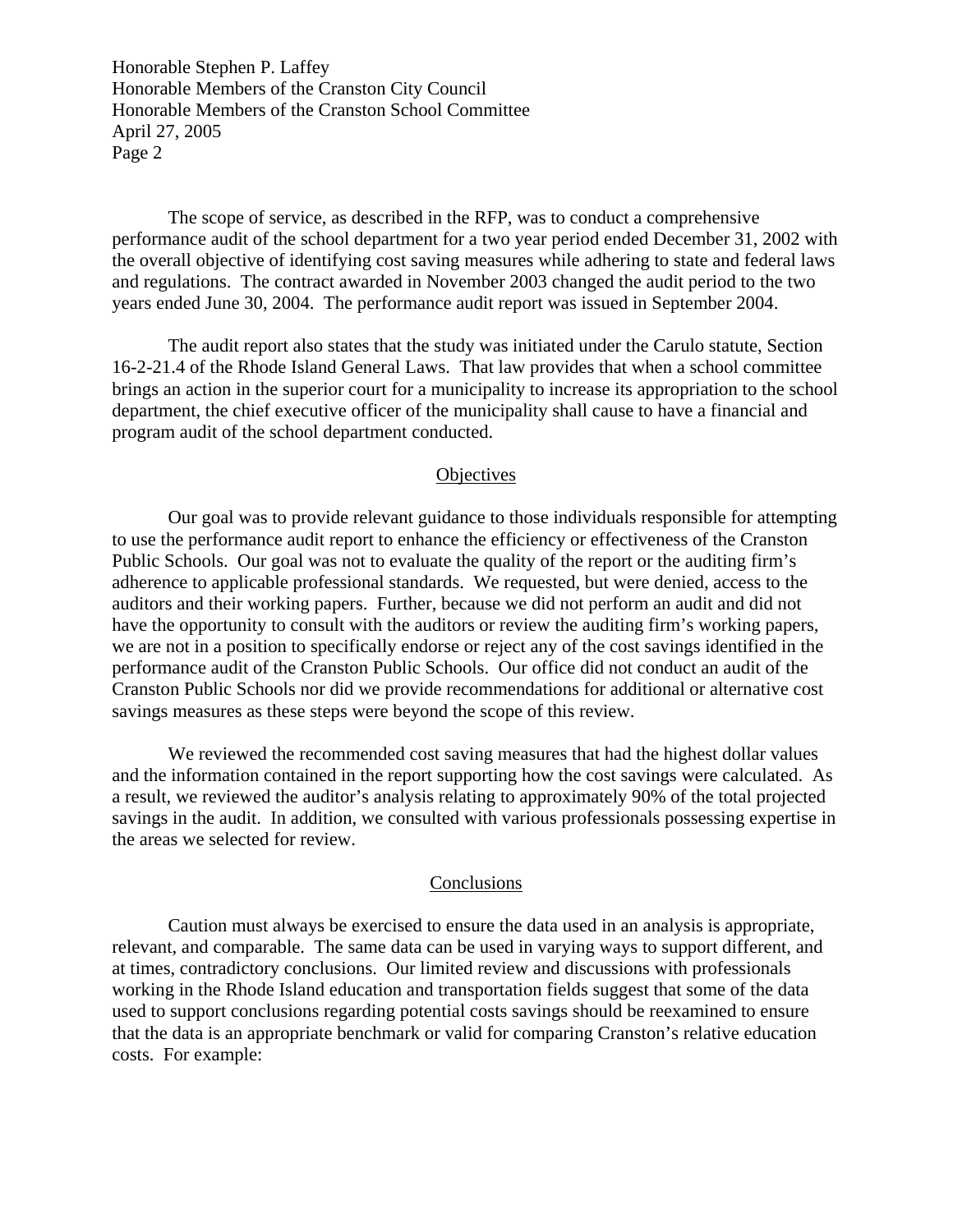Honorable Stephen P. Laffey Honorable Members of the Cranston City Council Honorable Members of the Cranston School Committee April 27, 2005 Page 3

- Cranston's special education costs on a district basis compare favorably with other "ring communities" (Warwick, West Warwick, North Providence, East Providence) while data accumulated for a specific elementary school may initially appear relatively high. The Rhode Island Department of Education believes district to district comparisons are more meaningful when using In\$ite data. Further, RIDE indicated that RI regulations are based on student head counts -- the Cranston Public Schools performance audit report uses a full time equivalent formula for calculating the amount of services students require. In effect, the conclusions drawn are based on calculations that would not conform with minimum regulatory requirements.
- $\Box$  Excess capacity in the elementary schools must adequately consider all applicable class size factors.
- Cranston's school transportation costs may best be compared to communities with similar population densities.

Based on our limited review, we believe that the projected cost savings identified in the areas of special education (\$3,000,000) and bus transportation (\$1,200,000) may not be achievable. Other opportunities for savings may exist in these areas but further analysis would be necessary.

The recurring savings which the performance audit report states will result from the closing of four schools (\$1,277,000) needs to be recomputed to factor in the following:

- $\Box$  one elementary school included in the analysis has been closed;
- $\Box$  the excess capacity computation may be reduced when the limitations placed on class sizes for special education students are factored in; and
- $\Box$  the projected cost savings would be further reduced by the increased transportation costs that will result from busing children a greater distance to schools outside their neighborhoods.

The performance audit includes nearly \$1.3 million in projected annual recurring savings relating to the closing of four elementary schools although the auditors describe this initiative as the least attractive option since the Mayor and School Committee are committed to the neighborhood model. The likelihood of realizing these savings is more remote when the outcomes of this action are fully considered. We were informed that some children might be required to change elementary schools as they proceed through the grades since the excess capacity is dispersed among many schools and grade levels. Elementary age school children from the same families may also have to be sent to different schools to implement this plan.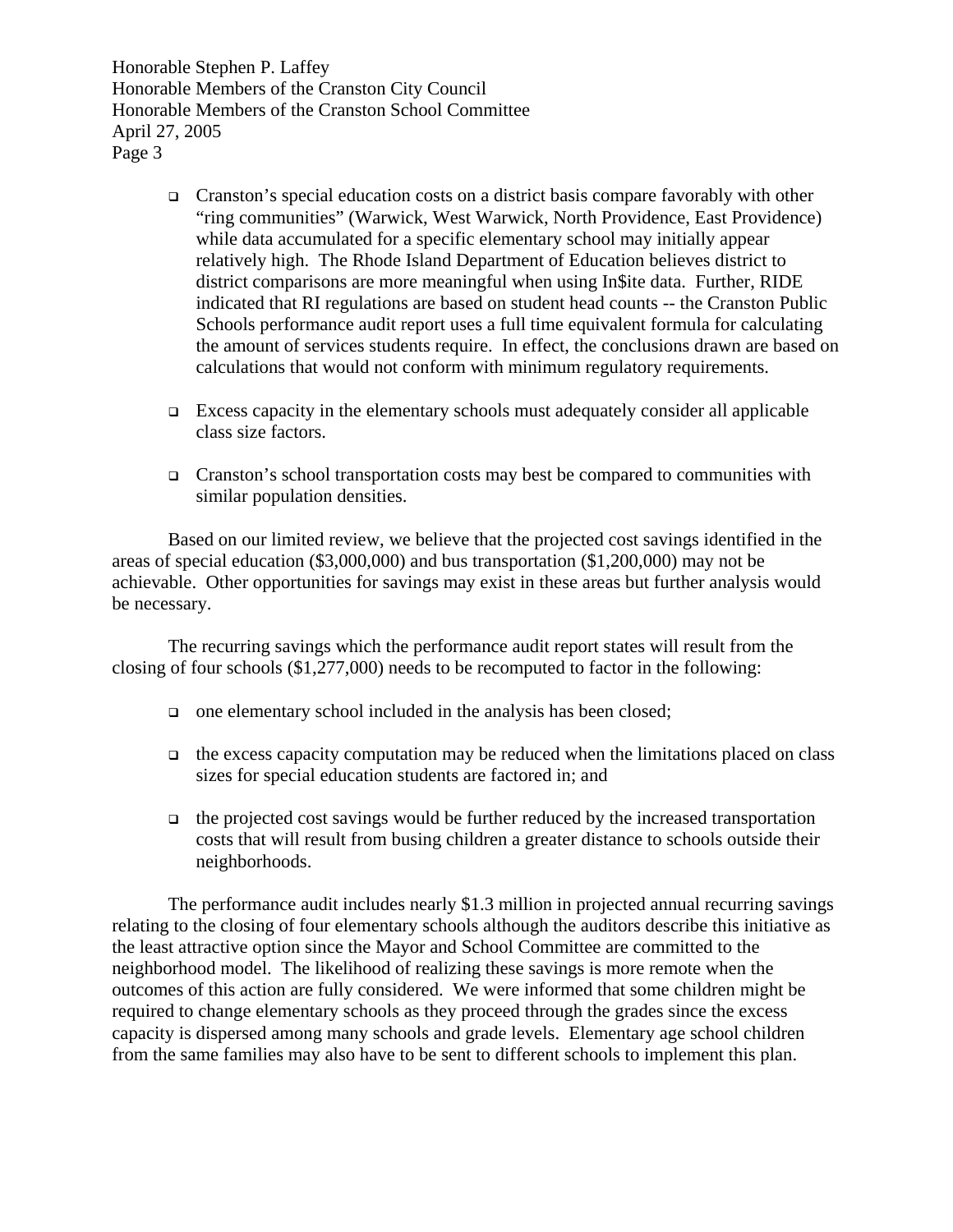Honorable Stephen P. Laffey Honorable Members of the Cranston City Council Honorable Members of the Cranston School Committee April 27, 2005 Page 4

We recommend that the School Department, School Committee, and City Council reexamine the potential cost savings identified in the performance audit using the observations we highlight in the enclosed appendix, and making use of resources within the Rhode Island Department of Education.

Sincerely,

Cinest A. Almarte

Ernest A. Almonte, CPA, CFE Auditor General

Enclosure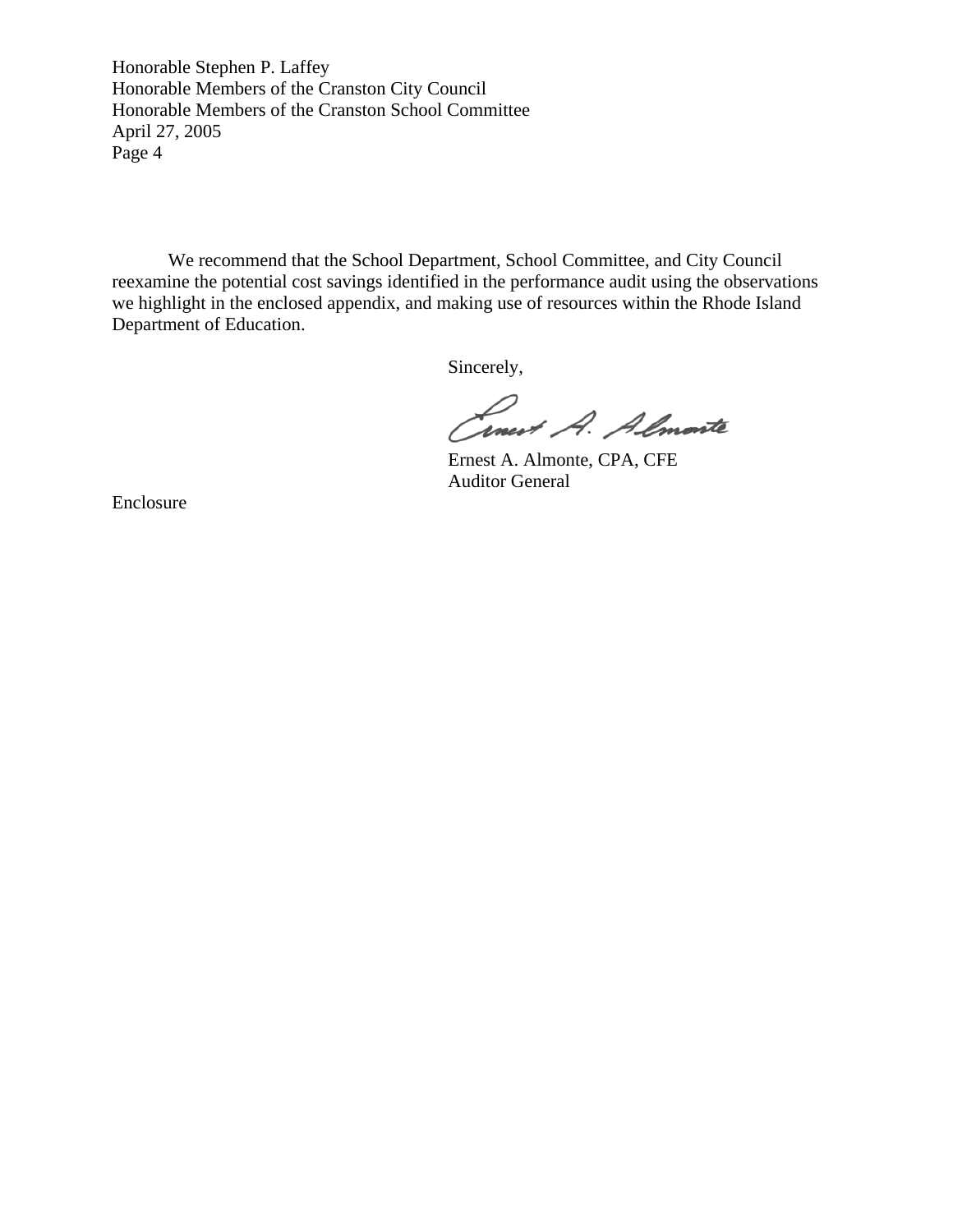# **COMPARATIVE ANALYSIS – SPECIAL EDUCATION**

*In Chapter 2 - Comparative Analysis, the auditor's objective was to provide analysis of school department costs in comparison to several Rhode Island school districts. In this section the auditors identified approximately \$3 million of recurring savings in special education costs. This represents 49% of total recurring annual savings of \$6,117,000. The summary of savings is as follows: Elementary Special Education \$1,000,000, Middle School Special Education \$1,000,000, and High School Special Education \$1,000,000.* 

*The overall conclusion, based upon the comparative analysis performed by the auditor's relating to special education, is:* 

*"Even though Cranston's SPED enrollment is very consistent with the Ring communities, Cranston's spending on a comparative basis is significantly higher to educate SPED students. Cranston Public Schools reports higher SPED costs than its peers at the elementary, middle and high school levels."* 

The report states that the auditors used In\$ite data issued by the Rhode Island Department of Elementary and Secondary Education (RIDE) to perform the analysis of special education costs. They compared Cranston's data to data for what RIDE refers to as ring communities (Cranston, Warwick, West Warwick, North Providence, and East Providence). As a result, we contacted RIDE's Director of Special Populations, as well as the Finance Specialist responsible for In\$ite data.

Based upon a review of the fiscal year 2003 In\$ite data (specifically In\$ite's 2002-2003 Charts and Reports for Schools and Districts – Report #12 Total Expenditures by Program), Cranston's per pupil special education spending for the ring communities is as follows: North Providence (\$43,843), Warwick (\$43,690), West Warwick (\$34,931), Cranston (\$32,554), and East Providence (\$26,162).

- $\Box$  Cranston is the fourth lowest of the five ring communities in per pupil special education spending for fiscal year 2003.
- Cranston ranked as the fourth lowest of the five ring communities in per pupil special education spending in fiscal years 2000 through 2004.

In addition, the RI Public Expenditure Council's report dated December 2004, Results – Education in Rhode Island 2004, ranks Cranston below the ring community average and also below the state average for special education per pupil expenditures. Page 32, table 16, lists Cranston's 2003 special education per pupil expenditures as \$9,089, while the ring average was \$11,527 and the state average was \$10,929.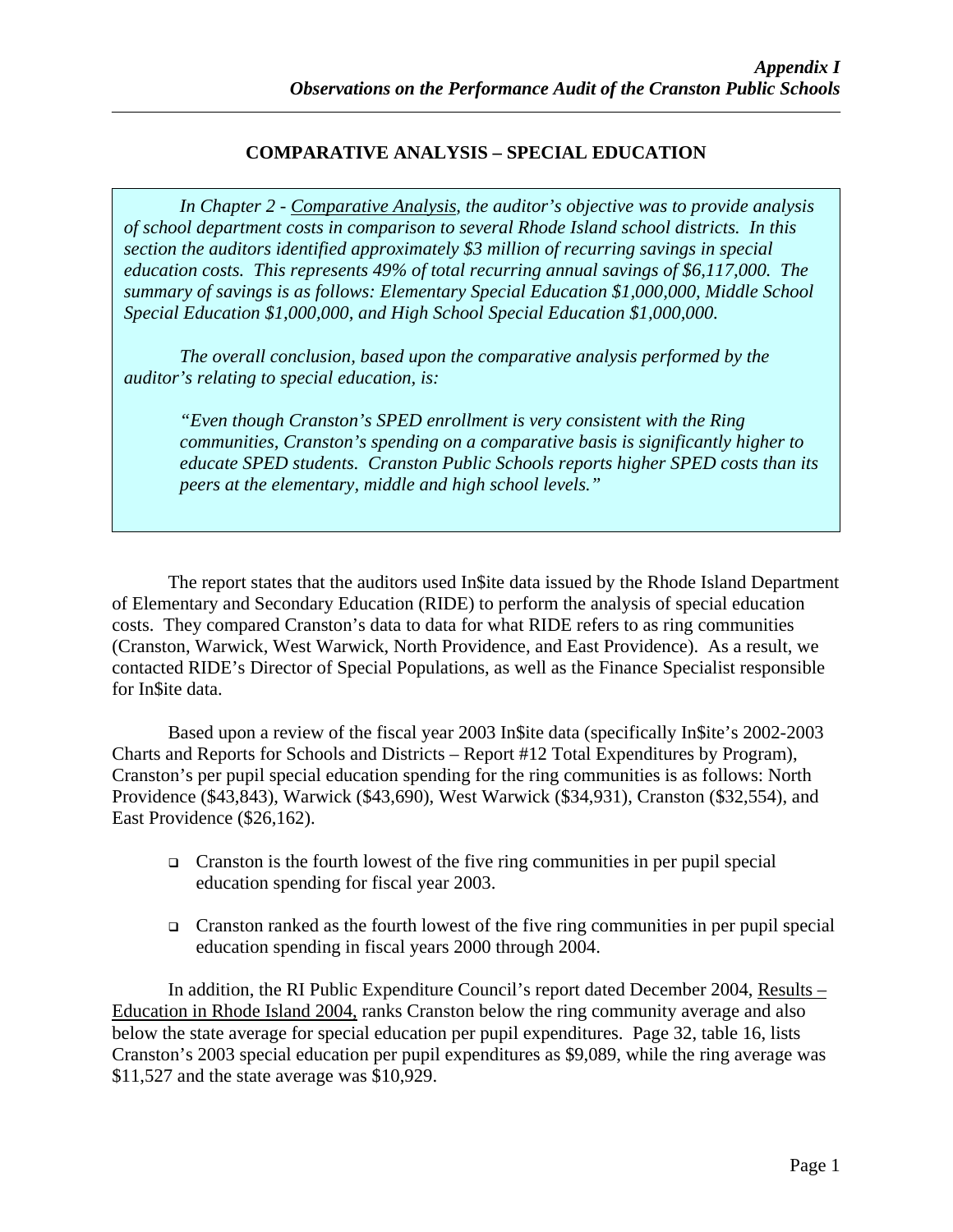Special Education – Elementary Schools:

According to the audit report, Cranston elementary schools' average per pupil special education costs were compared to the ring communities (Warwick, West Warwick, North Providence, and East Providence). The auditors found that, with respect to instructional costs, Cranston's elementary schools, on average, spend less per pupil than the average of the ring communities. The auditors indicate Cranston's high elementary special education spending is focused on certain schools that have small enrollment, thus there is high per pupil spending to the ring average and to Cranston's average.

 The Rhode Island Department of Elementary and Secondary Education advised us that they conduct analyses of statistical trends on a district-wide basis, not individual schools.

Per page 2-4, the audit represents that Cranston's FTE special education elementary enrollment is 280. This enrollment (280 students) is divided by the 8.0 standard (referred to on page 2-7) resulting in 35 teachers. The audit then represents that applying this standard would reduce Cranston's elementary special education teachers from 54 to 35, a reduction of 19 teachers. At \$62,000 per teacher, this represents \$1,178,000.

- An analysis of personnel requirements for special education could be enhanced through a review of data from the Individual Education Plans (IEP) of students. RIDE indicated the data could be extracted without personally identifiable information being revealed.
- RIDE does not provide Special Education Standards. In addition to the 1:8 student to teacher ratio used in the performance audit computations (referred to as the 8.0 standard), RIDE indicated that there are regulations that govern the education of children with disabilities and include the number of students that may be served by a teacher based on the child's educational needs. The Rhode Island Regulations Governing the Education of Children with Disabilities, 2000, describe the requirements for special education services as follows:
	- Per 300.552(B), Self-contained special classes whether part-time or full-time for school aged children with mild and moderate disabilities shall be limited to eight (8) children unless there is an equivalent of a full-time teacher assistant in which case the maximum number allowable shall be ten (10) children.
	- Per 300.552(B), Maximum class size for children with severe, profound or multiple disabilities shall not exceed six (6) children and shall include a full-time teacher assistant when the class size exceeds three (3) children.
	- Per 300.552(B), Class size represents the total number of students assigned to the particular teacher assigned to that class comprising that teachers caseload, regardless of the number of students physically present in class at any one time.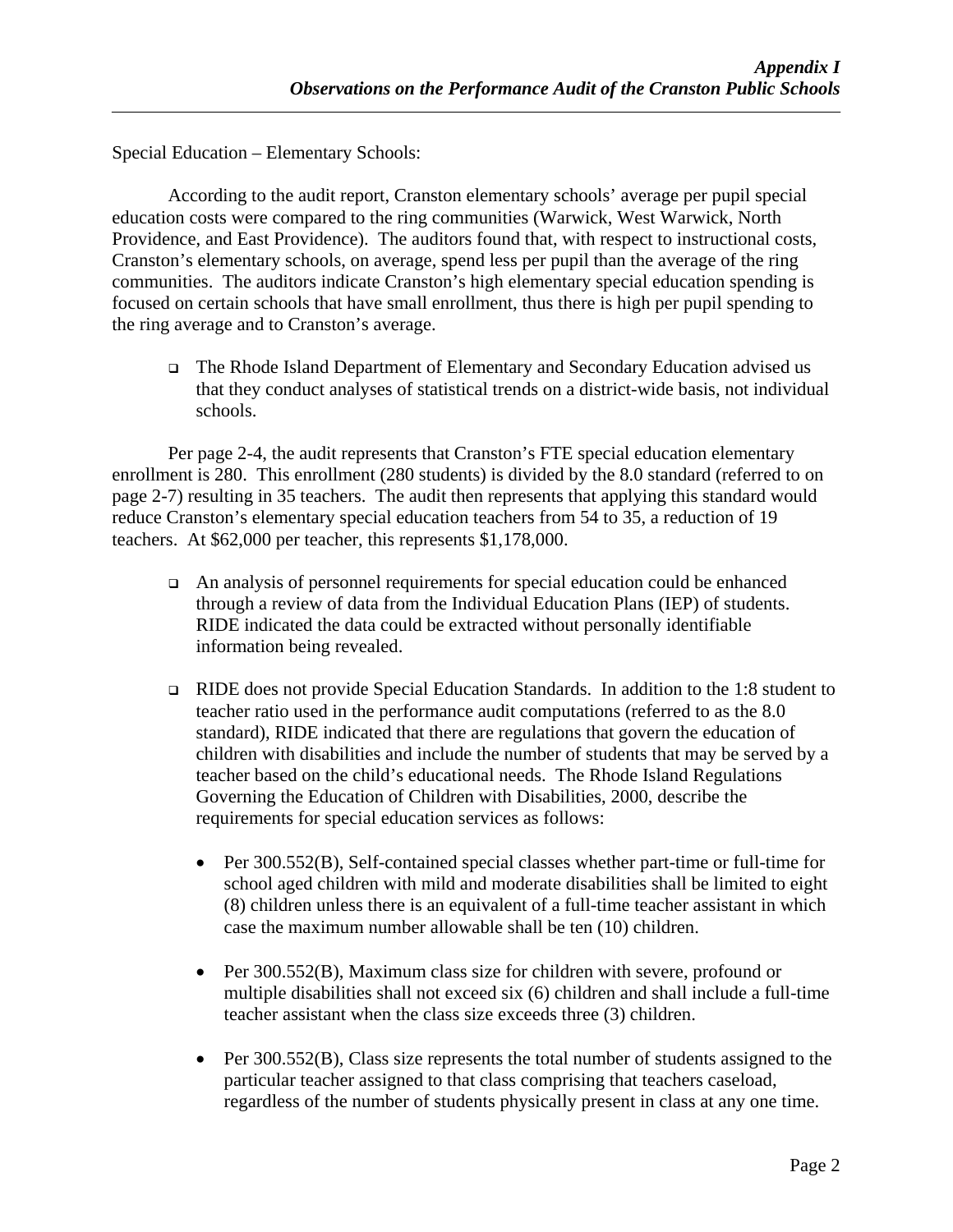- Per 300.552(C), Caseloads for special education resource programs shall not exceed thirty children with disabilities per special education resource teacher.
- According to RIDE, the Rhode Island regulations are based on student head counts. The Cranston Public Schools comparative analysis report uses an FTE formula for calculating the amounts of services the students require. In effect, the conclusions drawn are based on calculations that would not conform to minimum Rhode Island Regulatory requirements.
- The teacher salary of \$62,000 would be representative of a top step salary in the Cranston School Department. By contract, only the teachers with the least seniority would be eliminated or reclassified.

Special Education – Middle and High Schools:

According to the audit report, Cranston's average per pupil costs were compared to the average of the four ring communities (Warwick, West Warwick, North Providence and East Providence). The auditors reported that, for the middle and high schools, Cranston is spending more per pupil than the average of the ring school systems in instruction and instruction support. The variance (Cranston's costs compared to an average of the ring communities) was multiplied by the number of FTEs for both the middle and high schools to arrive at the potential savings of approximately \$1 million for the middle schools and \$1 million for the high schools.According to RIDE:

- Rhode Island regulations are based on student head counts. The Cranston Public Schools comparative analysis report uses an FTE formula for calculating the amounts of services the students require. In effect, the conclusions drawn are based on calculations that would not conform to minimum Rhode Island Regulatory requirements.
- In the Cranston Public Schools Comparative Analysis Report it is noted that certain positions may not be attributable entirely as special education costs yet some of those positions are included in the analysis of middle and high school levels. Examination should included positions directly attributable to services (direct and indirect) to individual students or groups of students. The auditors note specific interventions such as planning centers which are primarily financed by special education but serve all students. Shifting the focus from a purely FTE discussion to a measurable delivery of units of services to students may allow examination of the cost vs. benefits of generically provided interventions.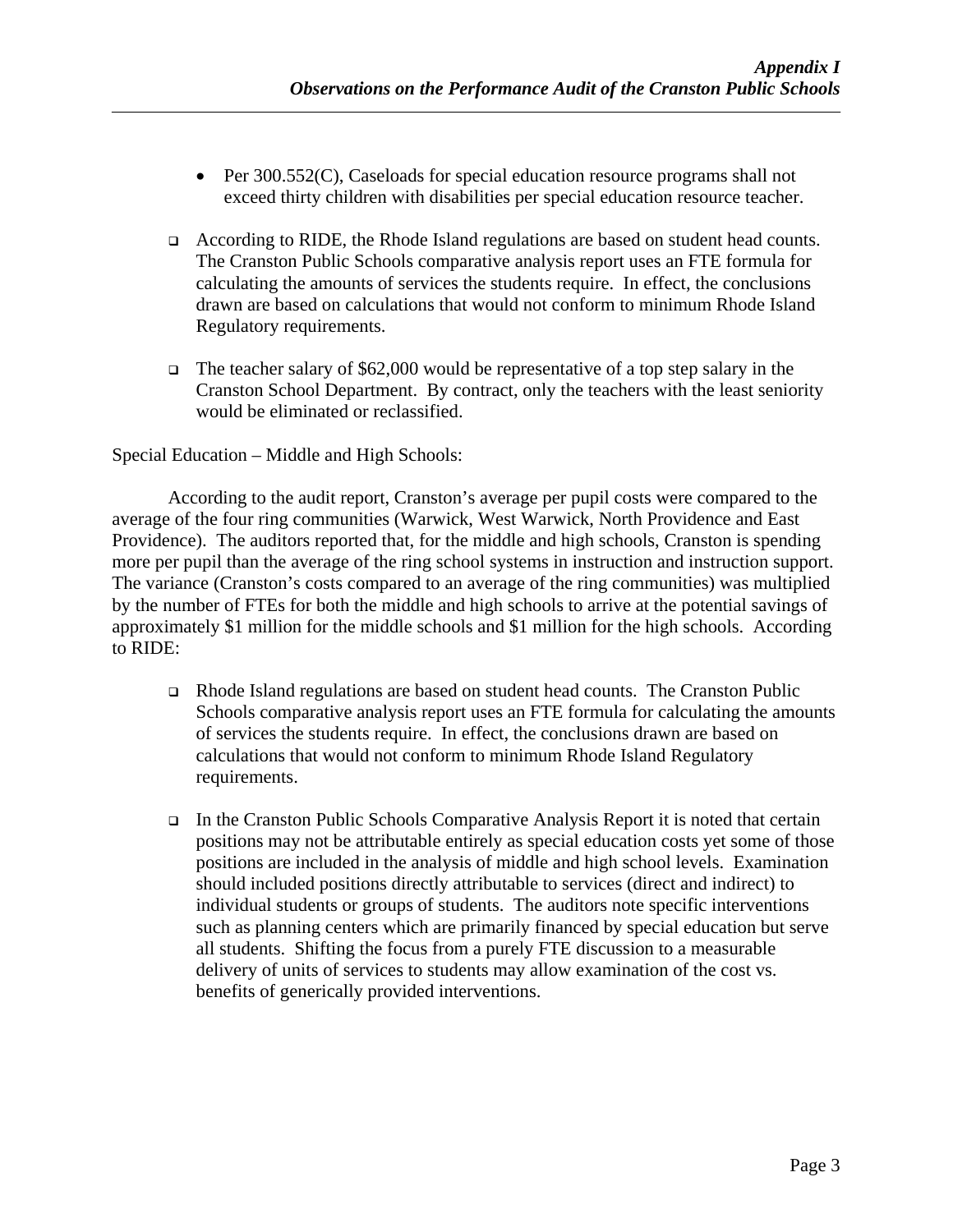# **SCHOOL DEPARTMENT FACILITIES**

*In Chapter 7 - School Department Facilities, the auditor's objective was to determine whether existing school facilities provide sufficient capacity for the school system through the next 10 years. The auditors performed an analysis and determined that there was an excess capacity at the elementary school level of 1091 seats. They computed \$1,277,000 in annual recurring savings if Cranston were to close four (4) elementary schools and consolidate the students into the remaining fifteen (15). The savings would result from reductions in operating costs (\$875,000), groundskeeper/utility (\$30,000), lunchroom and food service (\$12,000) and teachers (\$360,000). In addition, the auditors projected \$6,675,000 of one time savings and revenues primarily by selling the closed school buildings. The auditors report that both the Mayor and the School Committee do not want to deviate from the neighborhood school model. They state further that closing schools will prove less palatable for the community than other options. They believe it should be the last option pursued by the School Department***.** 

The annual recurring savings projected by the auditors if four schools were closed represents approximately 21% of total projected annual recurring of savings (\$6,117,000). The auditors did not report excess capacity at the middle school and high school levels. In many cases enrollment at those levels was found to exceed capacity.

Many variables can influence capacity computations. If capacity were computed today it might result in a different number than that computed by the auditors in 2004. For example, a school with a capacity for 250 seats that was included in the auditor's computation of excess capacity has now been closed.

In addition, it is important when computing capacity to make adjustments, when a classroom's physical capacity for 25 children must be reduced due to regulations that limit class size. For example, self-contained special education classes can be limited to 10 children per classroom.

The School Department indicated several concerns with full implementation of this recommendation although they will continue to assess any aspects of it that may be feasible:

 $\Box$  The excess seats are spread between 13 elementary schools and various grade levels within those schools. Implementing this plan would require busing elementary school students outside their neighborhood school location. It may also require sending elementary school children from the same families to different schools and requiring children to change schools several times as they proceed through the elementary grades.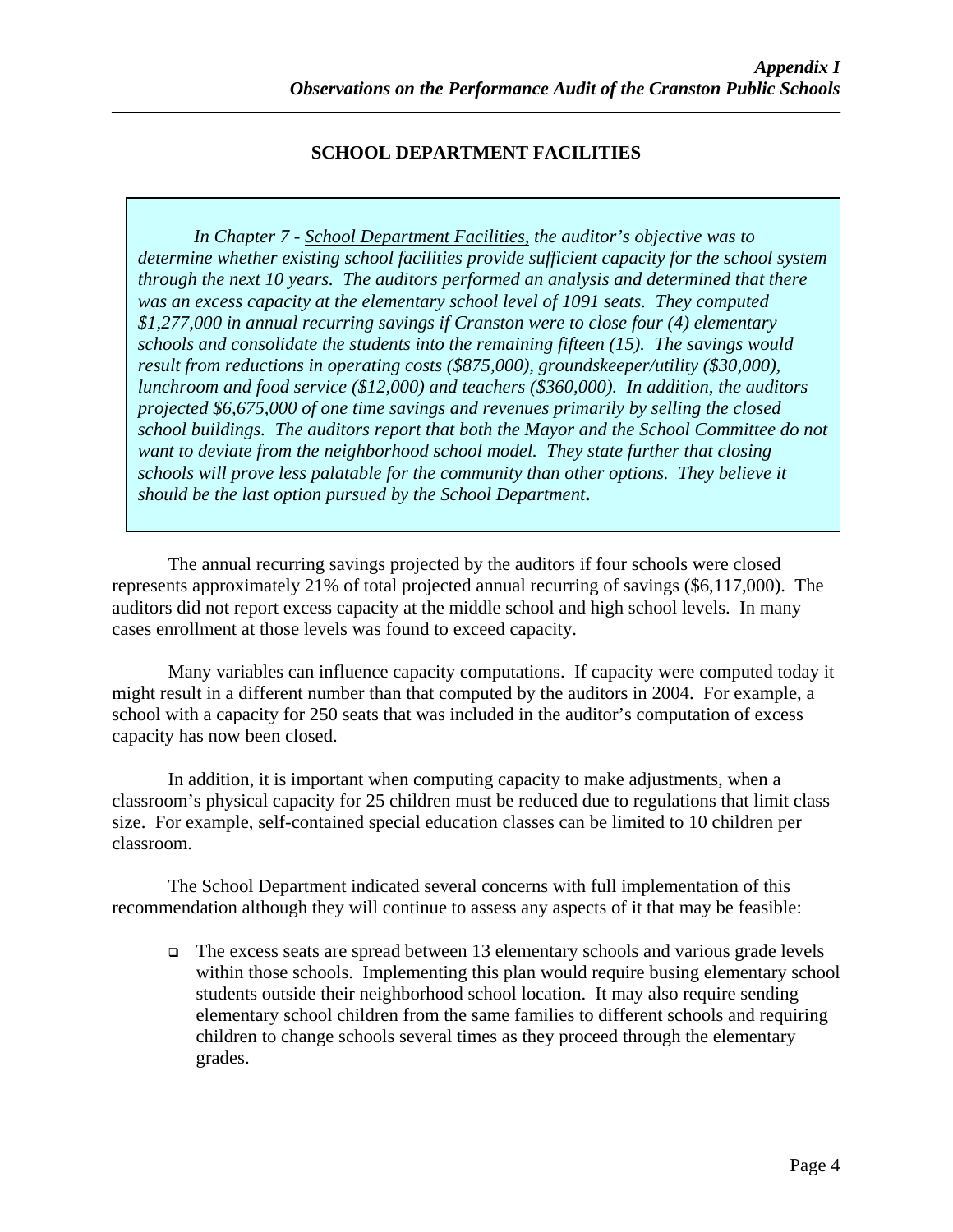- Busing children a further distance may increase transportation costs, which could reduce the projected savings.
- $\Box$  The one time recurring savings projected from selling the elementary school buildings if elementary schools are consolidated (\$6.3 million) may need to be adjusted to reflect the School Department's additional needs for the building space. For example, the Cranston administration offices will be converted into additional space for Cranston East High School in 2006 requiring the administrative offices to locate new office space.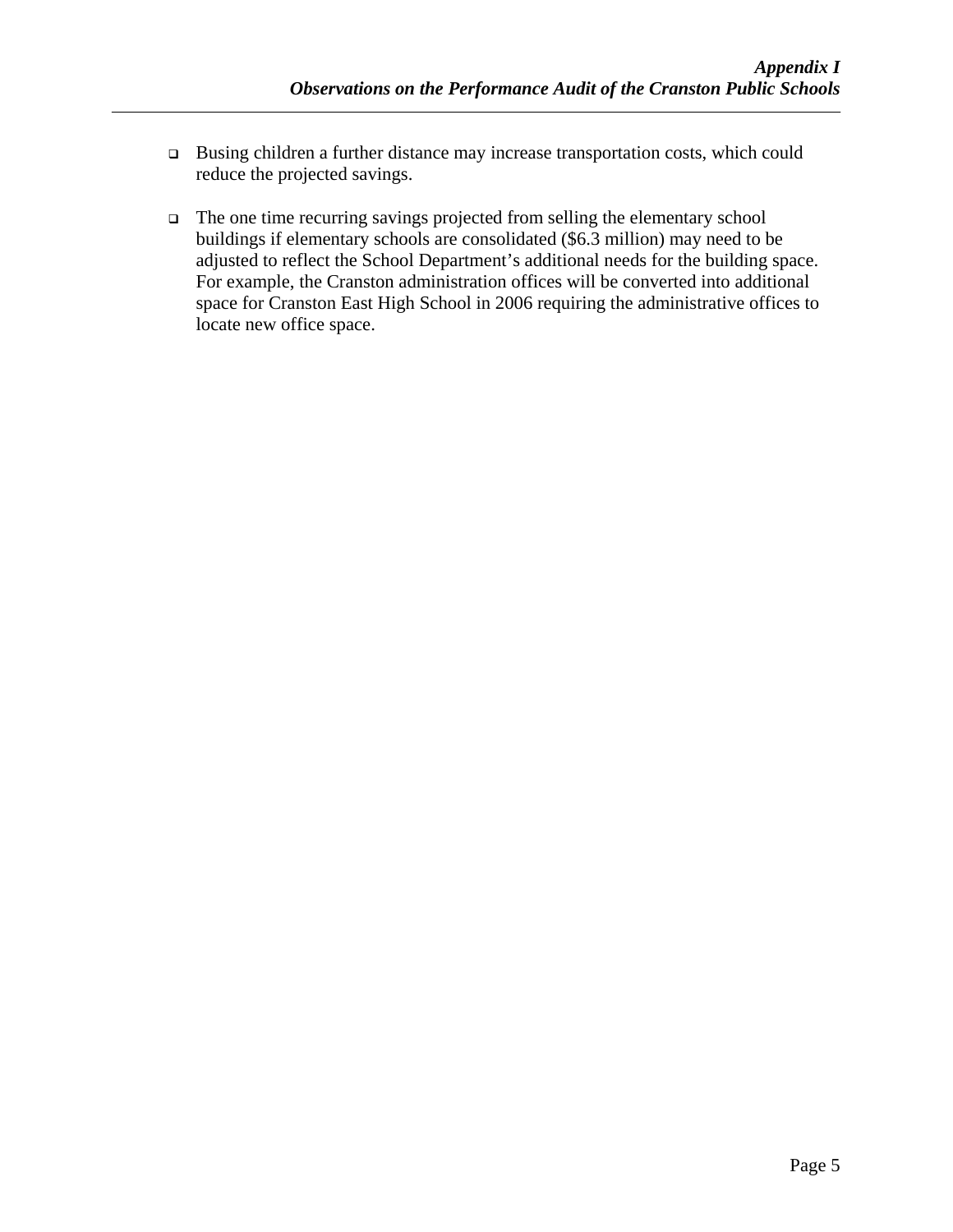# **BUS TRANSPORTATION SYSTEM COST ANALYSIS**

*In Chapter 8 - Bus Transportation System Cost Analysis the auditor's objective was to identify potential cost savings through alternative busing arrangements. As a result they performed a cost analysis of the school administered bus transportation system and a comparison to alternatives such as hiring a private contractor.* 

*The auditors report that:* 

*"The cost of providing transportation to students of Cranston is, on average, higher than other communities polled".* 

The auditors project annual recurring savings of \$1.2 million if they privatize their transportation system. This represents approximately 20% of total projected annual recurring savings of \$6,117,000.

 We reviewed Chapter 8 of the performance audit report to determine the methodology used to compute \$1.2 million of savings. Exhibit 8-7 of the auditor's report provides the auditors computation of projected savings in 2003 and 2004. Projected savings appear to be derived by multiplying the rate that certain other communities are currently paying to outside bus companies by the number of buses in Cranston's current bus fleet. That amount is then compared to the amount computed as Cranston's bus transportation costs. It appears that the projected savings for transportation included on page 19 of the *Executive Summary* (\$1.2 million) represents the savings computed by the auditors for 2004.

The \$1.2 million of projected savings in 2004 is computed by comparing the bus transportation costs computed for West Warwick's Public Schools and Pawtucket's Public Schools to the bus transportation cost computed for Cranston Public Schools. The auditors computed transportation costs for West Warwick and Pawtucket by multiplying their contracted bus rates by the number of buses Cranston has in four categories: regular transportation, special education transportation (180 days), special education transportation (230 days), and non-public transportation. The auditors take an average of the computed costs for West Warwick and Pawtucket and compare that amount to the computed costs for Cranston.

We discussed various methodologies for comparing transportation costs with Rhode Island Public Transit Authority's (RIPTA) representatives. The RIPTA representatives advised us that they have consulted with various school districts in the past including the Cranston Public Schools and are familiar with the services provided including scheduling and busing operations.

They advised us that comparing transportation costs for different communities using their contracted bus rates is best achieved when the communities have similar population densities. Communities with higher population densities generally require shorter bus drives than those with lower densities thereby affecting the comparability of their rates per bus per day. RIPTA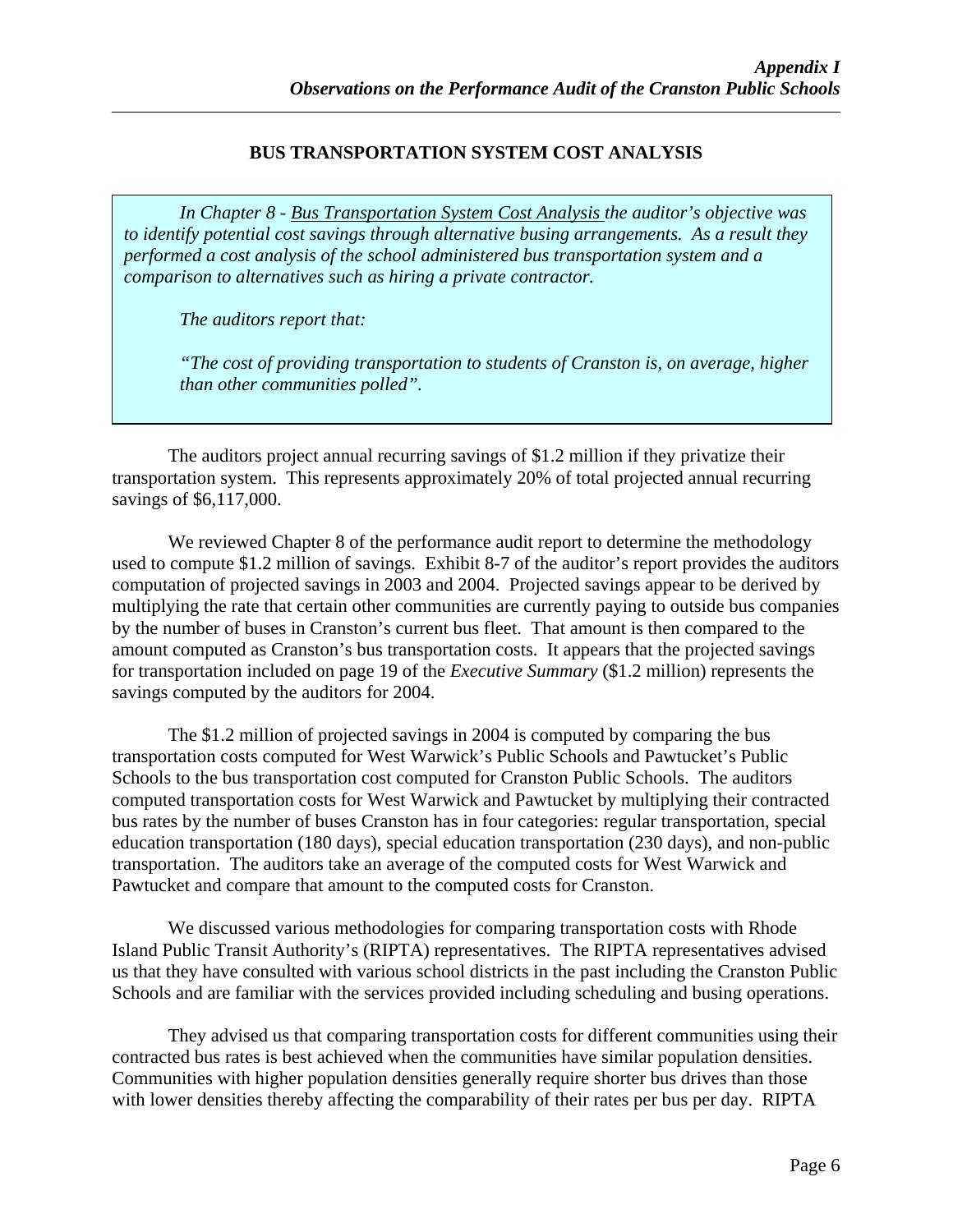provided us with a schedule of population densities for Rhode Island communities based on the most recent US Bureau of Census data. It lists Cranston's population density as 2,771 per square mile, and Pawtucket's and West Warwick's as 8,386 and 5,395 respectively. They indicated that the City of Warwick, which has a population density of 2,417 per square mile, makes a good comparison.

The RIPTA representatives noted that there is great variability in special education transportation costs among various school districts statewide. They believed that a number of variables can impact a comparison of special education transportation costs that may justify a separate comparative analysis. For example, those costs are impacted by the number of children that must be sent out of district for services and the location of these out of district placements. Therefore, a separate comparative analysis of special education transportation costs, which considers additional data, could be valuable.

The auditors performed a separate comparison of transportation costs between Cranston and Warwick for 2004, and since RIPTA had advised that the population density in Warwick is comparable to Cranston's we reviewed this analysis. In this comparison the auditors multiplied Warwick's contracted bus rate times the number of buses in Cranston and compared it to their computed costs for Cranston. However the auditors excluded costs for special education transportation and gasoline in the comparison. They reported that Warwick's contracted bus rate does not include gasoline or special education services. Warwick has its own special education bus fleet and the auditors reported that they were not able to obtain special education transportation costs for Warwick. The auditors project Cranston's transportation costs to be \$239,000 higher than Warwick's in 2004.

The Cranston Public Schools questioned this computed difference indicating that additional transportation costs incurred by Warwick should have been considered to make their costs comparable to Cranston's. The Director of Transportation for the Cranston Public Schools advised us that he spoke with a Director at the Warwick Public Schools regarding their transportation costs. He was advised that in addition to paying a contracted bus rate, Warwick incurs additional bus transportation costs for bus monitors estimated at approximately \$285,000, and administrative costs for salaries and related payroll taxes for the director and secretary (amount not disclosed).

RIPTA representatives also discussed bus scheduling with us. They stated that Cranston's Director of Transportation does a good job scheduling bus transportation. They stated that exhibits 8-1 to 8-3 in the auditors report would indicate to them that Cranston's Transportation Director is factoring the natural decline in ridership that occurs between September and April. In their opinion this demonstrates that Cranston does not have a significant number of excess buses on the road.

RIPTA officials cautioned that school districts may not benefit from hiring bus contractors to manage their scheduling even if they choose to privatize. They advised that school districts would benefit from retaining a person with experience similar to that of Cranston's Director of Transportation to oversee scheduling because bus contract vendors may have less incentive to